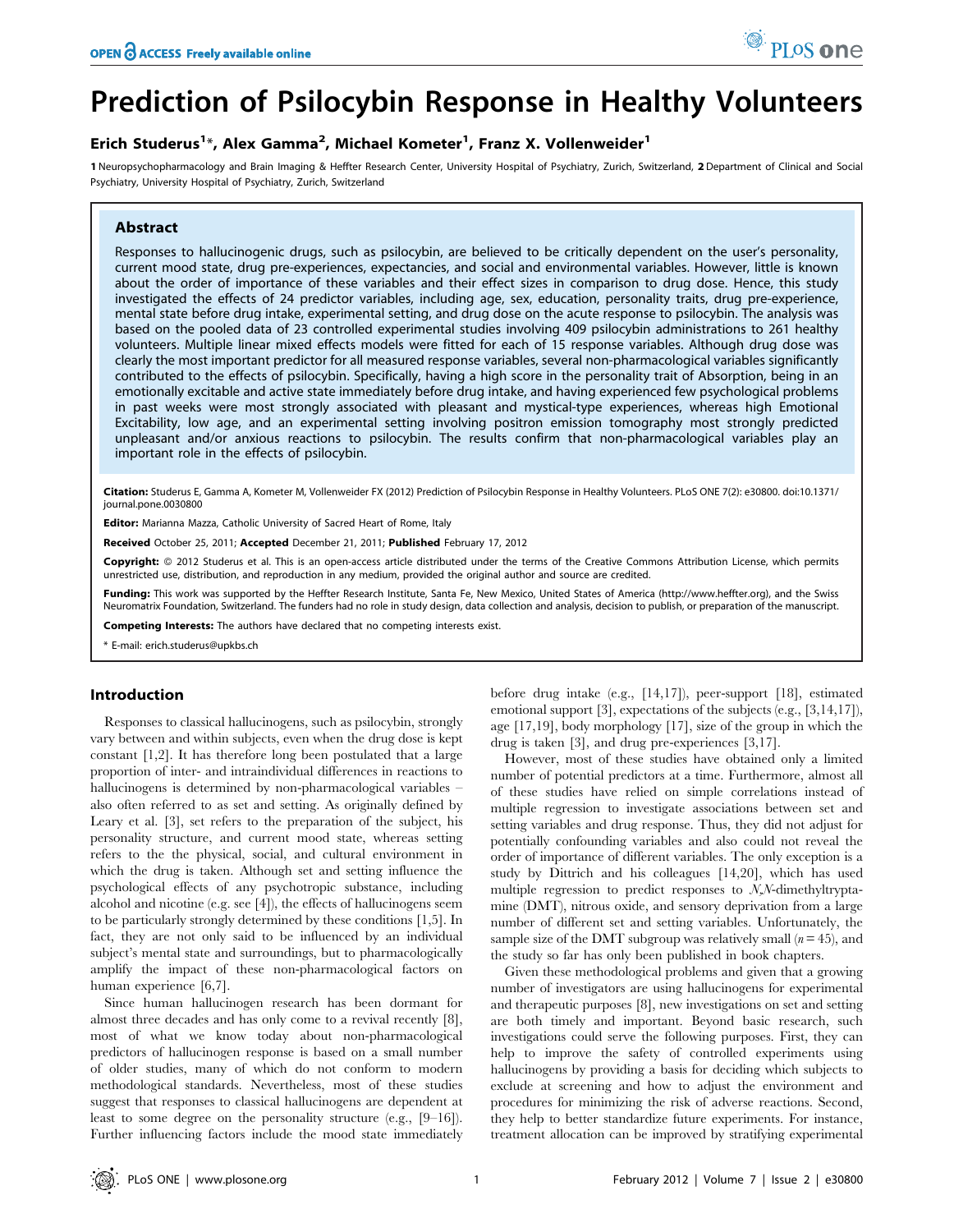and control groups on the most important non-pharmacological predictors and efforts in controlling confounding variables can be better directed to those that really matter. Furthermore, the most important predictors can be used for covariate adjustment in randomized controlled trials, which improves precision and power in the estimation of treatment effects [21]. Last but not least, knowledge about non-pharmacological predictors can significantly advance our understanding of the neurobiological systems involved in the actions of hallucinogens. This is because individual differences in personality, demographic characteristics, mood, etc. on the one hand, and responsiveness to hallucinogens on the other hand, could be both related to structural and functional differences in specific neurotransmitter systems. In the case of psilocybin, differences are most likely related to differential functioning and density of cortical  $5-\text{HT}_{2\text{A}}$  receptors because this is the main site of action of classical hallucinogens [22,23]. However, other receptors (particularly the 5-HT<sub>1</sub>, 5-HT<sub>4</sub>, 5-HT<sub>5</sub>, 5-HT<sub>6</sub>, and 5-HT<sub>7</sub> receptors) and neurotransmitter systems (particularly the glutamate system), which are additionally involved in the actions of classical hallucinogens [8,24], might also contribute to common individual differences.

Thus, to further elucidate the dependency of psilocybin response on set and setting, the present study investigates the relative importance of 24 predictor variables, including age, sex, years of education, body mass index, personality traits, drug preexperience, mental state before drug intake, psychological distress, experimental setting, and drug dose. The analysis is based on the pooled data of 23 controlled experimental studies. Most of these have been published before as single studies. Additionally, data from eight of the 23 pooled studies (i.e., those carried out between 2000 and 2008) were used in a recent pooled analysis on acute, subacute, and long-term subjective effects of psilocybin [2] and data from 20 studies (i.e., all but the three most recent studies) were used in a recent psychometric investigation of the OAV questionnaire [25]. However, none of these studies have yet reported about the dependency of psilocybin effects on nonpharmacological predictors.

This study improves on previous predictor studies in several ways. First, the sample size  $(n = 409)$  is about four times as large as in the largest previous study [3]. Second, the predictor variables that we used covered a wide range of potentially important domains, and the effects of these predictors were adjusted for the most important confounders. Third, all outcome variables and most of the predictor variables were measured by validated instruments. Fourth, psilocybin was administered under highly standardized research conditions. Finally, by using modern statistical techniques, such as the bootstrap, more reliable estimates of variable importance were obtained.

# Methods

## Ethics Statement

All studies were approved by the Ethics Committee of the University Hospital of Psychiatry, Zurich, and the use of psilocybin was authorized by the Swiss Federal Office of Public Health, Department of Pharmacology and Narcotics, Berne. All subjects gave their written consent after having received detailed information about the aims of the studies, the experimental procedures involved, and the effects and possible risks of psilocybin administration. Subjects were reimbursed for their time and free to withdraw from the study at any time. To minimize potential risks of psilocybin administration, safety guidelines similar to those recommended by Johnson et al. [26] were followed in all studies.

#### Pooled Studies

The sample used in the present investigation was obtained by pooling raw data from 23 experimental studies (including pilot studies) involving psilocybin administration to healthy volunteers. The studies were conducted at our research facility between 1992 and 2011 as part of a research program in which psilocybin was used as a tool for pharmacological modeling of core symptoms of schizophrenia and for studying cognitive, perceptual, and emotional processes [23,27].

All pooled studies used placebo-controlled within-subject designs. Depending on the study, subjects received placebo and 1–4 different doses of psilocybin in 2–5 experimental sessions, each separated by at least two weeks to avoid carry-over effects. In six of the pooled studies, subjects also received a receptor blocker (i.e., buspirone, ketanserin, haloperidol, lamotrigine, and risperidone) alone and in combination with psilocybin. In the majority of the studies  $(n = 16)$ , the order of drug administration was randomized and double-blind, but some of the earlier studies as well as most pilot studies  $(n = 7)$  were open-label trials.

For the present analysis, we only used data from experimental sessions in which psilocybin was administered alone and at a dose of at least 115 mg/kg po. Lower psilocybin doses were excluded because they failed to produce subjective drug effects that were statistically different from placebo [2,28]. The pooled sample included 409 psilocybin administrations and 261 subjects. The administered psilocybin dose ranged from 115 to 315 mg/kg po  $(M \pm SD: 214 \pm 63 \text{ mg/kg}).$ 

#### Subjects

Participants of all studies were recruited through advertisement from the local universities and hospital staff and carefully screened before admission to the studies. Exclusion criteria were as follows: Personal or family history of schizophrenia, major depression, bipolar, and borderline personality disorder; personal history of alcohol or illicit drug abuse; neurological disorders; and abnormal blood count, electrocardiogram, or blood pressure. Additionally, most studies excluded subjects with an Emotional Lability score in the Freiburg Personality Inventory (FPI) [29] more than two standard deviations above the mean of a normative sample. Descriptive statistics of the included subjects are presented in Table 1.

#### Predictor Variables

Two groups of predictor variables were used: (1) Predictor variables that only varied between subjects, i.e., were constant across different drug sessions of the same individual, and (2) predictor variables that varied between and within subjects. Predictor variables of the first group were measured at screening and included age, gender, body mass index (BMI), years of education, drug use, psychological problems, and stable personality traits, whereas predictor variables of the second group were either measured at the beginning of each drug session shortly before drug administration (e.g., measures of the present mood state) or determined by the design of the experiment (e.g., drug dose, environment of the drug session, and time of assessment). Predictors of the first and second group thus describe subject (Table 1) and session characteristics (Table 2), respectively.

Drug use and pre-experience with classical hallucinogens. Depending on the study, information on present and past drug use was obtained by semi-structured psychiatric interviews or by one of two different versions of investigator constructed questionnaires. The following categorical predictor variables were constructed by pooling information from all available sources: (1) ''Daily smoker'' is a dichotomous variable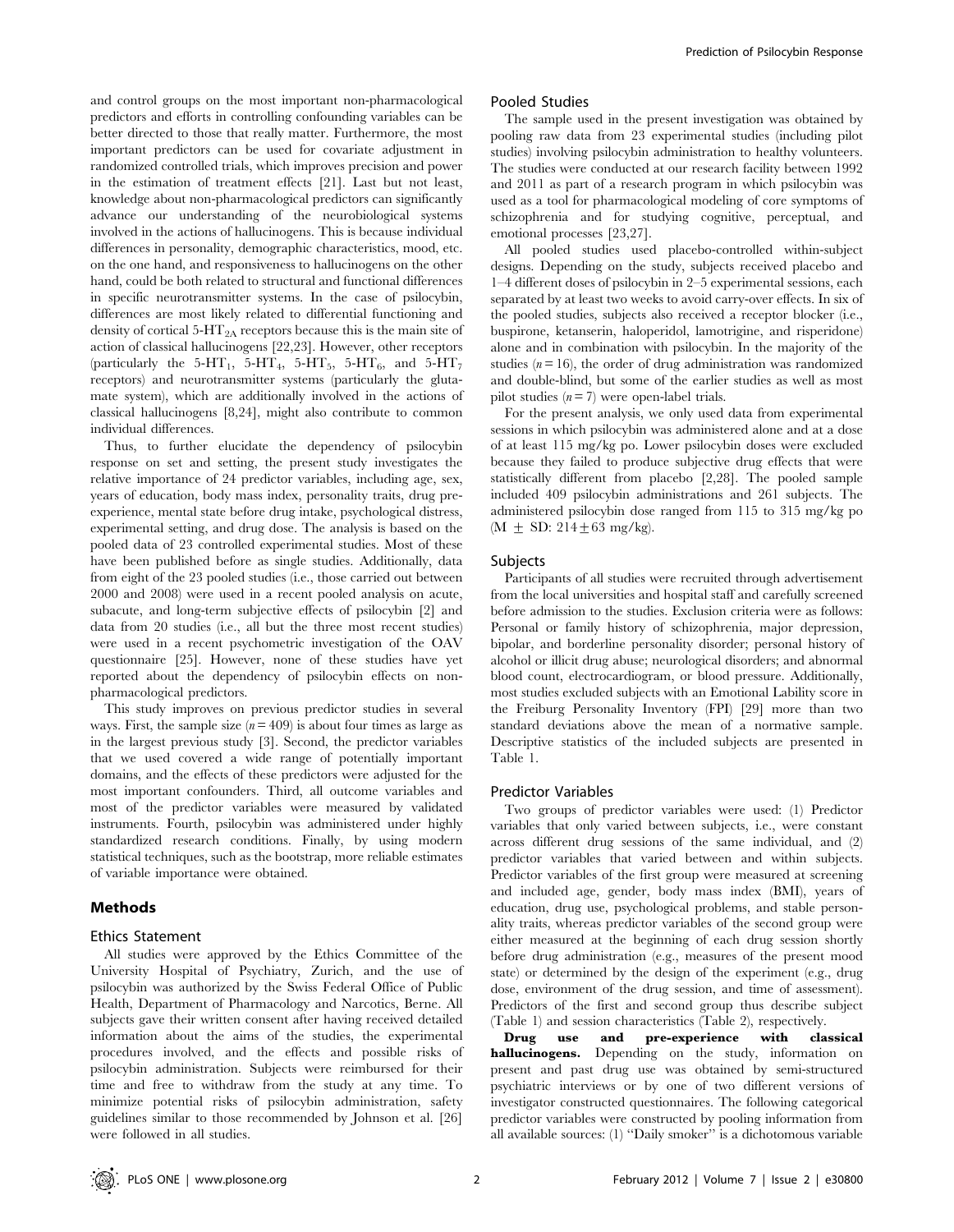**Table 1.** Descriptive statistics of subjects  $(n = 261)$ .

| <b>Characteristics</b>                   | <b>Values</b> <sup>a</sup> | Missings |
|------------------------------------------|----------------------------|----------|
| Age                                      | $27.8 \pm 6.0$             | 0%       |
| Body mass index                          | $22.2 \pm 2.3$             | 25%      |
| Gender                                   |                            | 0%       |
| male                                     | 62% (161)                  |          |
| female                                   | 38% (100)                  |          |
| Education                                |                            | 0%       |
| High school diploma                      | 9% (23)                    |          |
| University students                      | 56% (147)                  |          |
| University graduates                     | 35% (91)                   |          |
| Hallucinogen-naïve                       |                            | 15%      |
| yesb                                     | 59% (131)                  |          |
| no                                       | 41% (90)                   |          |
| Daily smoker                             |                            | 24%      |
| yes                                      | 30% (59)                   |          |
| no                                       | 70% (139)                  |          |
| THC use                                  |                            | 16%      |
| never                                    | 16% (35)                   |          |
| rarely <sup>c</sup>                      | 50% (109)                  |          |
| sometimes <sup>d</sup>                   | 35% (76)                   |          |
| Alcohol consumption                      |                            | 23%      |
| $\le$ = 60 ml per month                  | 55% (110)                  |          |
| >60 ml per month                         | 45% (90)                   |          |
| <b>ZKPQ</b>                              |                            |          |
| Impulsive Sensation Seeking <sup>e</sup> | $0.4 + 0.8$                | 52%      |
| Neuroticism-Anxiety <sup>e</sup>         | $-0.9 \pm 0.7$             | 52%      |
| Aggression-Hostility <sup>e</sup>        | $-0.6 \pm 0.9$             | 52%      |
| Activity <sup>e</sup>                    | $0.0 \pm 0.9$              | 52%      |
| Sociability <sup>e</sup>                 | $-0.1 \pm 0.9$             | 52%      |
| <b>TAS</b>                               |                            |          |
| Absorptionf                              | $-0.8 + 1.2$               | 72%      |
| <b>SCL-90-R</b>                          |                            |          |
| Global Severity Index <sup>9</sup>       | $-0.3\pm0.9$               | 31%      |

Note. THC = Tetrahydrocannabinol; ZKPQ = Zuckerman-Kuhlman Personality Questionnaire; TAS = Tellegen Absorption Scale; SCL-90-R = Symptom Check-List-90-Revised.

 $^{\text{a}}$ Means  $\pm$  standard deviations and frequencies are shown for continuous and categorical variables, respectively. Numbers in parenthesis indicate absolute frequencies

**<sup>b</sup>Experience of a classical hallucinogen at least once in a lifetime previous to the** first experimental day.

<sup>c</sup>Less than once per month.

<sup>d</sup>1-10 times per month.

<sup>e</sup>Normed on the Bielefeld-Jena sample ( $n = 141$ ) of Angleitner et al. [33].

Normed on the sample of Ritz et al. [36].

<sup>9</sup>Normed on a German community sample  $(n = 1006)$  [40].

doi:10.1371/journal.pone.0030800.t001

that is one if the subject smokes at least one cigarette a day and zero otherwise. (2) ''Alcohol consumption'' is a dichotomous variable that is one if the subject drinks more than 60 ml pure ethanol from alcoholic beverages per month and zero otherwise. (3) ''THC use'' is an ordered categorical variable with the three categories ''never'' (absolutely no experience with THC), ''rarely'' (less than once per month), and ''sometimes'' (at least once per month). THC use was represented in all regression models as two **Table 2.** Descriptive statistics of psilocybin sessions ( $n = 409$ ).

| <b>Characteristics</b>          | Values <sup>a</sup> | <b>Missings</b> |
|---------------------------------|---------------------|-----------------|
| Psilocybin dose (µg/kg)         | $214.1 + 63.0$      | 0%              |
| Psilocybin dose (categorized)   |                     | 0%              |
| 115-125 µg/kg                   | 23% (93)            |                 |
| 170 μg/kg                       | 9% (35)             |                 |
| 215-225 µg/kg                   | 20% (83)            |                 |
| 250-270 μg/kg                   | 38% (157)           |                 |
| $315 \mu g/kg$                  | 10% (41)            |                 |
| Time of assessment <sup>b</sup> |                     | 0%              |
| 60-90 min                       | 23% (96)            |                 |
| 110-160 min                     | 39% (158)           |                 |
| 195-270 min                     | 23% (94)            |                 |
| $6 - 10 h$                      | 13% (53)            |                 |
| 24 h                            | $2\%$ (8)           |                 |
| Setting                         |                     | 0%              |
| <b>PET<sup>c</sup></b>          | 12% (51)            |                 |
| no PET                          | 88% (358)           |                 |

 $^{\text{a}}$ Means  $\pm$  standard deviations and frequencies are shown for continuous and categorical variables, respectively. Numbers in parenthesis indicate absolute frequencies.

<sup>b</sup>Completion of OAV or 5D-ASC questionnaire after drug intake.

<sup>c</sup>Drug sessions involving positron emission tomography (PET) measurements. doi:10.1371/journal.pone.0030800.t002

dummy coded contrast variables using an ordinal coding scheme. That is, when both variables were contained in the model, the first dummy variable represented the difference between ''never'' and "rarely" and the second between "rarely" and "sometimes". (4) "Hallucinogen-naïve" is a dichotomous variable that is one if the subject has never used classical hallucinogens, such as psilocybin, LSD, and mescaline and zero otherwise. Hallucinogen-naïve is the only drug use variable that could change from one session to another within the same individual because participations on earlier experimental psilocybin sessions were also counted as lifetime hallucinogen experiences. Distributional characteristics of the four drug use variables are displayed in Table 1.

Zuckerman-Kuhlman Personality Questionnaire (ZKPQ) [30]. The ZKPQ contains 99 self-referent true/false statements that cover five major dimensions of personality (1) Impulsive Sensation Seeking consists of of the two facets Impulsivity (i.e., a lack of planning and tendency to act quickly on impulse without thinking) and Sensation Seeking (i.e., a general need for thrills and excitement and preference for unpredictable situations and friends). (2) Neuroticism-Anxiety describes emotional upset, worry, fearfulness, obsessive indecision, lack of self confidence, and sensitivity to criticism. (3) Aggression-Hostility reflects a readiness to express verbal aggression; rude, thoughtless or antisocial behavior; vengefulness; spitefulness; and a quick temper and impatience with others. (4) Activity consists of the two facets Need for General Activity (i.e., impatience and restlessness when there is nothing to do) and Work Activity (i.e., a preference for challenging and hard work). (5) Sociability comprises the two components Parties and Friends (i.e., a liking for big parties, interacting with many people and having many friends) and Isolation Intolerance. There is also a control scale, the Infrequency scale, that serves to eliminate subjects with possibly invalid records.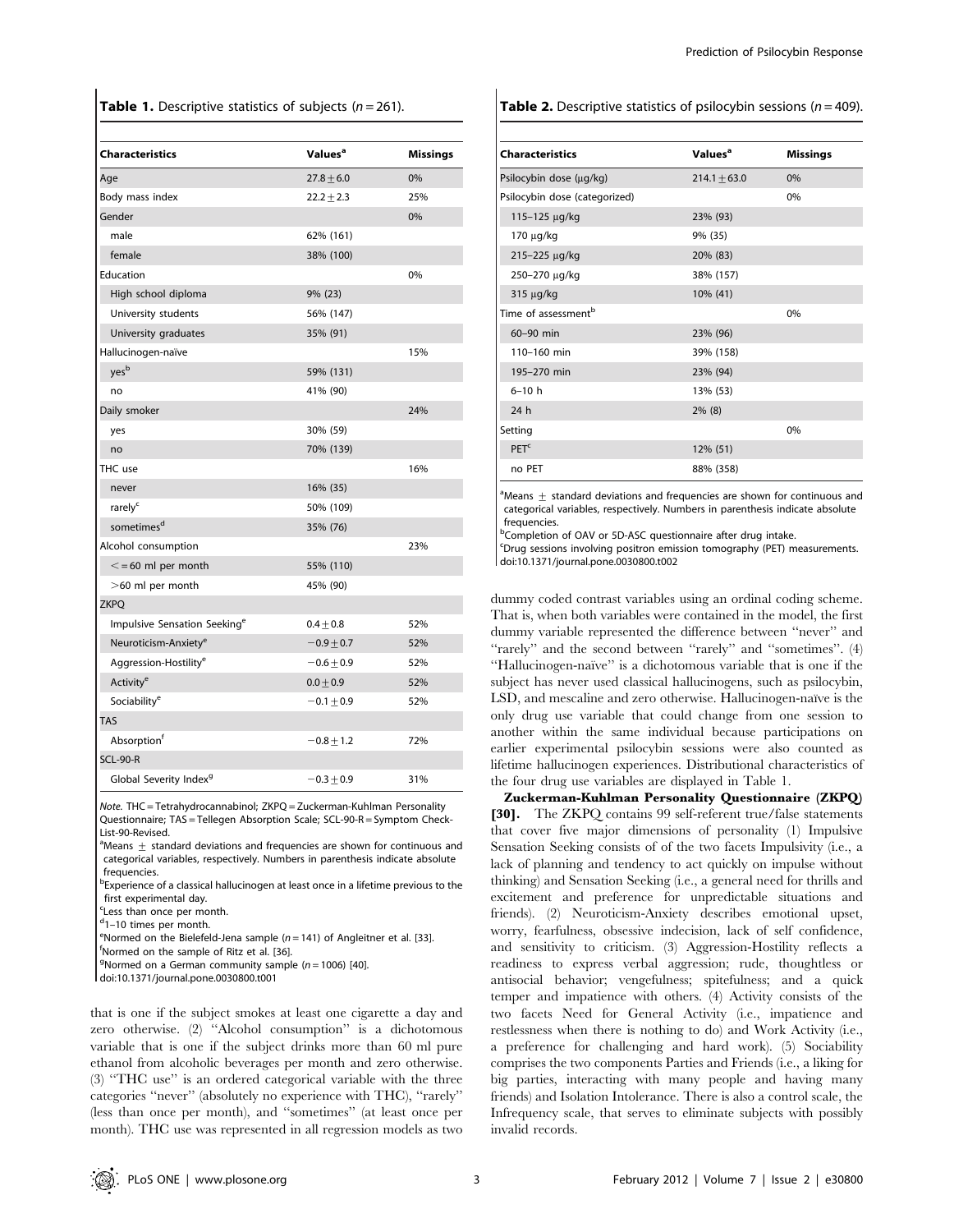The ZKPQ is the standard instrument for the assessment of Zuckerman's alternative Five-Factor Model (FFM) of personality. In contrast to the classic FFM (the so called ''Big Five''), which has been identified by lexical analyses of words describing personality, the development of the alternative FFM was guided by the assumption that basic personality traits are those with a strong biological-evolutionary basis [30]. Consequently, the primary dimensions of the ZKPQ were identified by factor analyzing scores on a variety of personality and temperament scales with known or suspected biological determinants. However, despite conceptual and methodological differences, joint factor analyses of the ZKPQ with the NEO-PI-R [31], a well established measure of the Big Five, suggest a large overlap between the two FFMs [32]. That is, the ZKPQ factors Sociability and Neuroticism-Anxiety are considered highly convergent with the Big Five factors Extroversion and Neuroticism, respectively, and the ZKPQ factors Impulsive Sensation Seeking and Aggression Hostility have shown at least moderate negative correlations with the Big Five factors Conscientiousness and Agreeableness, respectively.

The authorized German adaptation of the ZKPQ, which has shown good psychometric properties in two independent German samples [33], was used in 11 of the 23 pooled studies and completed by 125 subjects.

Freiburg Personality Inventory (FPI; half form B) [29]. The FPI half form B contains 105 self-referent true/false statements which – according to the authors of the instrument – measure nine primary and three secondary dimensions of personality. It was administered as part of the screening procedure in 16 of the 23 pooled studies and completed by 155 subjects. The FPI measures very similar personality traits as the ZKPQ. Thus, in order to reduce multicollinearity and to keep the number of candidate predictors low, we only used the scales of the FPI for imputing missing values of the ZKPQ, but not for predicting acute drug responses directly (see statistical analysis section for additional details). Even though the FPI was more completely assessed (40.6% missings in the FPI vs. 52.1% missings in the ZKPQ), we decided to use the ZKPQ and not the FPI for predicting psilocybin responses because the ZKPQ has undergone more extensive psychometric testing and is much more widely used internationally than the FPI half form B.

Tellegen Absorption Scale (TAS) [34]. The TAS is a widely used self-report questionnaire for assessing the personality trait Absorption. As measured by the TAS, Absorption refers to an individual's openness to a variety of cognitive, perceptual, and imagistic experiences as well as vivid imagery, synesthesiae, and intense involvement in aesthetics and nature. The TAS has been reported to be strongly associated with fantasy proneness, and modestly with the Big Five factor Openness to Experience and hypnotic susceptibility [35].

We used the German Version of the TAS [36] with a modified item response format (i.e., five-point Likert scale ranging from does not apply  $(0)$  to *does fully apply*  $(4)$  instead of the original dichotomous true or false response), which is the same version as Ott et al. [37] have used. It was administered in 4 of the 23 pooled studies and completed by 73 subjects. The internal consistency as well as the general factor saturation of the TAS in our sample were excellent (Cronbach's  $\alpha$  = 0.95; McDonald's  $\omega_h$  = 0.75).

Passive-Spontaneous Imagination (PASI). The PASI is a subscale of the Hallucination Prediction Inventory (HPI-81; Diezi, Faeh, and Hermann, unpublished master's thesis, which was constructed to explain individual differences in experiencing visual alterations during altered states of consciousness (ASCs). It consists of 30 four-point Likert scale items measuring the frequencies of visual phenomena that spontaneously occur during hypnagogic

and hypnopompic states, daydreaming, closed eyes, listening to music, thinking, and imagining (see Supplementary Table S1, for an English translation of the PASI items). The PASI was reported to have good psychometric properties in a normative sample of 442 subjects Diezi, Faeh, and Hermann, unpublished master's thesis. Furthermore, in a experiment, in which ASCs were induced by sensory deprivation ( $n = 35$ ), the PASI was a strong predictor of visual hallucinatory phenomena as measured by the Visionary Restructuralization scale of the Aussergewöhnliche Psychische Zustände (APZ) [38] questionnaire.

The PASI was administered in 8 of the 23 pooled studies and completed by 107 subjects. The internal consistency of the PASI in our sample was excellent (Cronbach's  $\alpha$  = 0.93), and the general factor saturation was satisfactory (McDonald's  $\omega_h = 0.65$ ). There was also a strong correlation of the PASI with the TAS  $(r=0.77,$  $n = 53$ ), suggesting a large overlap between these two constructs. In order to reduce redundancy, we only used the PASI to impute missing values of the TAS, but not for predicting psilocybin responses directly. Similar to the FPI and ZKPQ, the TAS was preferred over the PASI even though it had more missing values (72% missings in the TAS vs. 59% missings in the PASI) because it is more widely used internationally and has been more extensively validated.

The Symptom Check-List-90-Revised (SCL-90-R; [39]; German version by [40]). The SCL-90-R is a widely used self-report inventory designed to screen for a broad range of psychological problems present in the past four weeks. Each of the 90 items is rated on a five-point Likert scale of distress ranging from not at all (0) to extremely (4). The items of the SCL-90-R are assigned to 9 different symptom dimensions: Somatization, Obsessive-Compulsive, Interpersonal Sensitivity, Depression, Anxiety, Anger-Hostility, Phobic Anxiety, Paranoid Ideation, and Psychoticism. However, because these nine dimensions are not supported by most exploratory and confirmatory factor analyses and because many studies have pointed to the presence of a strong general factor [41], only the Global Severity Index (GSI), which is the total score of all SCL-90-R items, was used as a predictor variable.

The SCL-90-R was administered as part of the screening procedures in 14 of the 23 pooled studies and completed by 179 subjects. The internal consistency of the GSI in the pooled sample was excellent (Cronbach's  $\alpha = 0.94$ ), and the general factor saturation was satisfactory (McDonald's  $\omega_h = 0.62$ ).

Adjective Word Lists ("Eigenschaftswörterliste"; EWL-60-S and EWL-K). Two different versions of the Adjective Word List were used to assess the current mental state shortly before drug administration. The older version EWL-K [42] was used in studies before the year 2000  $(n=7)$ , whereas the newer version EWL-60-S [43] was used in later studies  $(n=5)$ . Both questionnaires contain a list of adjectives which must be rated on how well they describe the current mental state. The EWL-K contains 123 adjectives and a dichotomous true or false response format, whereas the EWL-60-S contains 60 adjectives and a four-point response format ranging from not at all (0) to strongly (3). In both questionnaires, items are grouped into six main scales: Performance-Related Activity, General Inactivation, Extroversion-Introversion, General Well-Being, Emotional Excitability, and Anxiety-Depressiveness. We combined these scales across questionnaire versions by using only those items that are contained in both questionnaire versions (see Supplementary Table S2 for a list of the overlapping items in each scale). To adjust for the different item response format, each EWL scale was z-transformed within each questionnaire version. By combining EWL-K and EWL-60-S, measures of the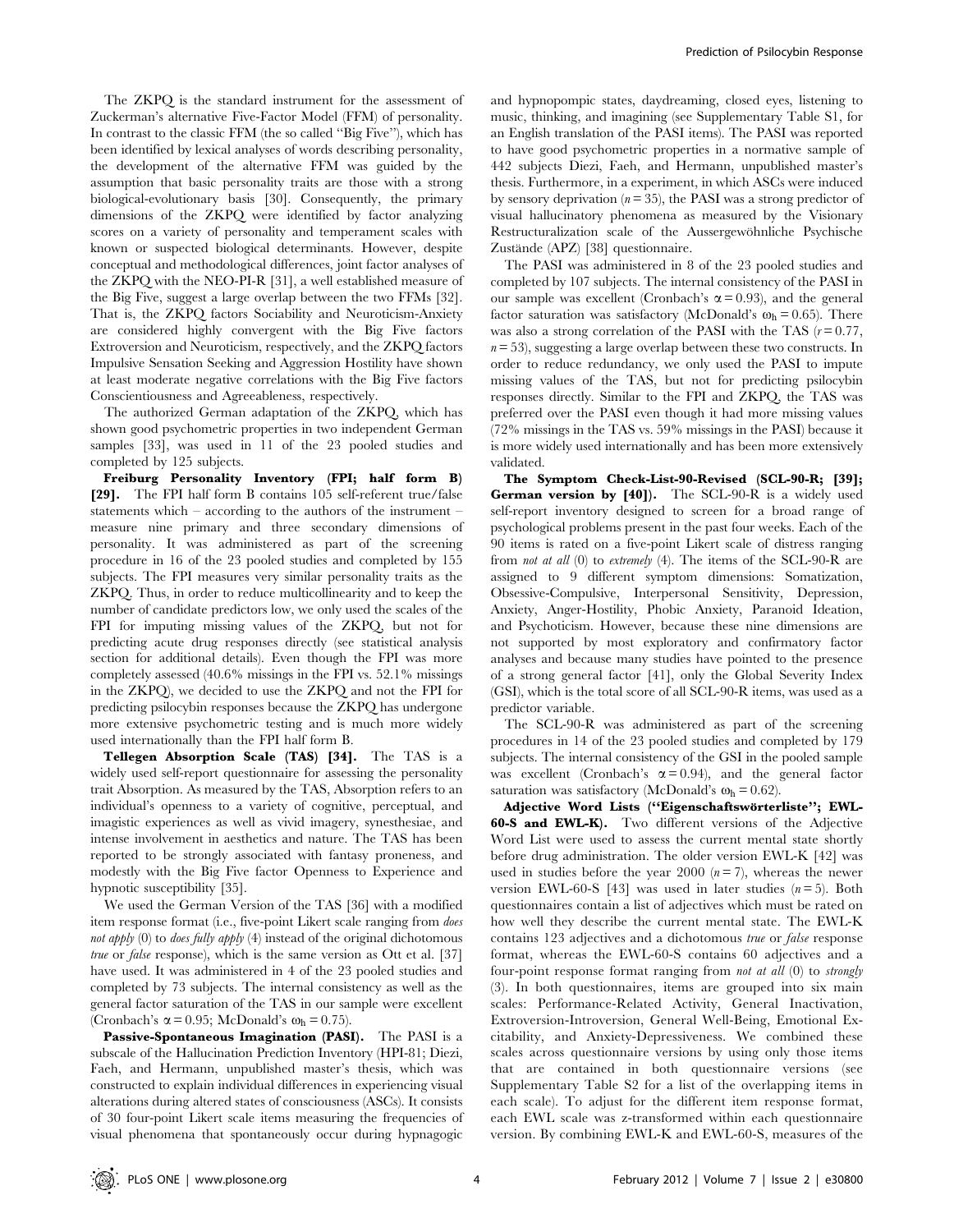mental state before drug intake were available from 185 of the 409 drug sessions.

## Response Variables

Altered States of Consciousness Rating Scales OAV and 5D-ASC. In each experimental session, subjects were asked to rate drug induced alterations of consciousness by either the OAV questionnaire [44] or its extended version 5D-ASC [45]. The OAV was used in studies conducted before the year 2000  $(n = 10)$ , whereas the 5D-ASC was used in all later studies  $(n = 13)$ . In all studies, questionnaires were administered during the acute or postacute effects of the drug and subjects were asked to rate their experiences from the moment of drug intake to the time of assessment. If the questionnaires were completed more than once during an experimental session, only data from the measuring time points yielding the highest mean total score were used. The frequencies of different assessment times in the pooled sample are shown in Table 2. Because the time of assessment could have affected subjective drug effects ratings, time (defined as the logarithm of minutes after drug intake) was included as covariate in all statistical analyses.

There are 66 visual analogue items that occur in both the OAV and 5D-ASC and that can be used to assess three primary and one global dimension of ASCs. The three primary dimensions are called Oceanic Boundlessness (OBN), Dread of Ego Dissolution (DED), and Visionary Restructuralization (VRS), and the global dimension is called Altered States of Consciousness (G-ASC). The OBN dimension describes highly enjoyable and positively valued experiences of ASCs, such as deeply felt positive mood, experiences of unity, transcendence of time and space, spiritual experiences, and sense of intuitive understanding. Because many of the OBN items have been directly formulated on the basis of six of the nine categories of mystical experiences proposed by Stace [46], high scores on the OBN scale indicate a state similar to mystical experiences as described in the scientific literature on the psychology of religion. The DED dimension measures experiences of cognitive impairment, loss of self-control, feelings of disintegration or separation from oneself and the world, and anxiety or panic. High scores on the DED scale therefore indicate a very unpleasant state similar to so called ''bad trips'' described by drug users. The VRS dimension assesses elementary and complex visual pseudo-hallucinations, audio-visual synesthesiae, increased production of vivid imagery from memory or fantasy, as well as changes in the meaning of percepts. Finally, the secondary scale G-ASC is the total score of all 66 OAV items and thus can be considered as a general measure of consciousness alteration.

The OBN, DED, VRS, and G-ASC dimensions have been hypothesized to be fundamental dimensions of ASCs that are factorially invariant across ASCs induction methods [38]. However, a recent psychometric investigation of the OAV [25] has only partially confirmed this hypothesis. Specifically, it has been found that the VRS factor contains several items that load more strongly on the OBN factor and that the VRS factor could be merged with the OBN factor on a high level of construct hierarchy. Furthermore, all original OAV factors were demonstrated to be multidimensional. Studerus et al. [25] therefore constructed and validated eleven new lower order factors that are more homogeneous than the original factors and that can be used to describe more specific aspects of ASCs (see [25] for descriptions of these scales). Nevertheless, because the original factors have shown relatively strong general factor saturations, they still can be advantageous for capturing complex criteria. To this end and in order to compare our results with earlier studies, we decided to use

both the original and the recently constructed subscales as dependent variables.

#### Statistical Analysis

To ensure the validity of the assumptions of linear mixed effects models (i.e., Gaussian distribution of random effects and withinsubjects errors, homoscedasticity, and linearity), an extended method of Box-Cox transformation [47] was applied to all response variables. The negative inverse of the square root was found to be appropriate for the Anxiety factor, and a natural logarithm transformation worked best for the DED, Spiritual Experience, Insightfulness, Disembodiment, and Audio-Visual-Synesthesiae factors. All other response variables were transformed by taking the square root. Predictor variables were not transformed because partial residual plots indicated that linearity assumptions were already reasonably well satisfied after transforming the response variables.

As depicted in Supplementary Figure S1, several predictor variables contained considerable proportions of missing values. Because the missing data mostly resulted from different study designs among the pooled studies, the missing data mechanism can be assumed to be ''missing at random'' (MAR) or ''missing completely at random'' (MCAR) [48]. To minimize potential bias and loss of information arising form missing data, we used a statistical technique called multiple imputation (MI) [49]. MI is regarded as the method of choice for handling complex incomplete data problems because it yields unbiased parameter estimates and standard errors under an MAR or MCAR missing data mechanism and maximizes statistical power by using all available information [48]. We imputed missing values by the Multivariate Imputation by Chained Equations (MICE) software [50], which is freely available as an add-on package to R [51]. The MICE-package uses fully conditional specification as imputation method, which means that imputation models can be flexibly specified on a variable-by-variable basis. We used predictivemean-matching, proportional odds models, and logistic regressions to impute continuous, ordered categorical, and binary variables, respectively. The scales of the the FPI and PASI questionnaires were included in the MI procedure as auxiliary variables to improve the imputation of the ZKPQ and TAS scales, respectively. For each variable, the set of predictors was restricted to those that correlated with at least 0.15 with the variable to be imputed. This resulted in a series of imputation models that contained the best 9–29 predictors of each target variable. Due to the relatively large fraction of missing information in some variables, we generated 20 multiply imputed data sets, which is a larger number than what the literature historically recommends [48]. Recent simulation studies (e.g., [52]) show that this has a very beneficial impact on statistical power, especially when the fraction of missing information is as high as in the present study. Convergence of the Gibbs sampling algorithm and the quality of imputed values were assessed in accordance with recommendations of Buuren et al. [50].

To ensure that no severe multicollinearity existed between predictor variables, variance inflation factors (VIFs) were computed for each predictor variable within in each of the imputed data sets. Because no VIF was larger than 3, we did not exclude any predictor variable due to multicollinearity.

Because some subjects participated in more than one psilocybin study and because some studies involved multiple psilocybin sessions, our pooled data set contains non-independent observations. To account for this non-independency, we used linear mixed models in which the intercepts were allowed to vary per subject. We also considered more complex mixed effects models with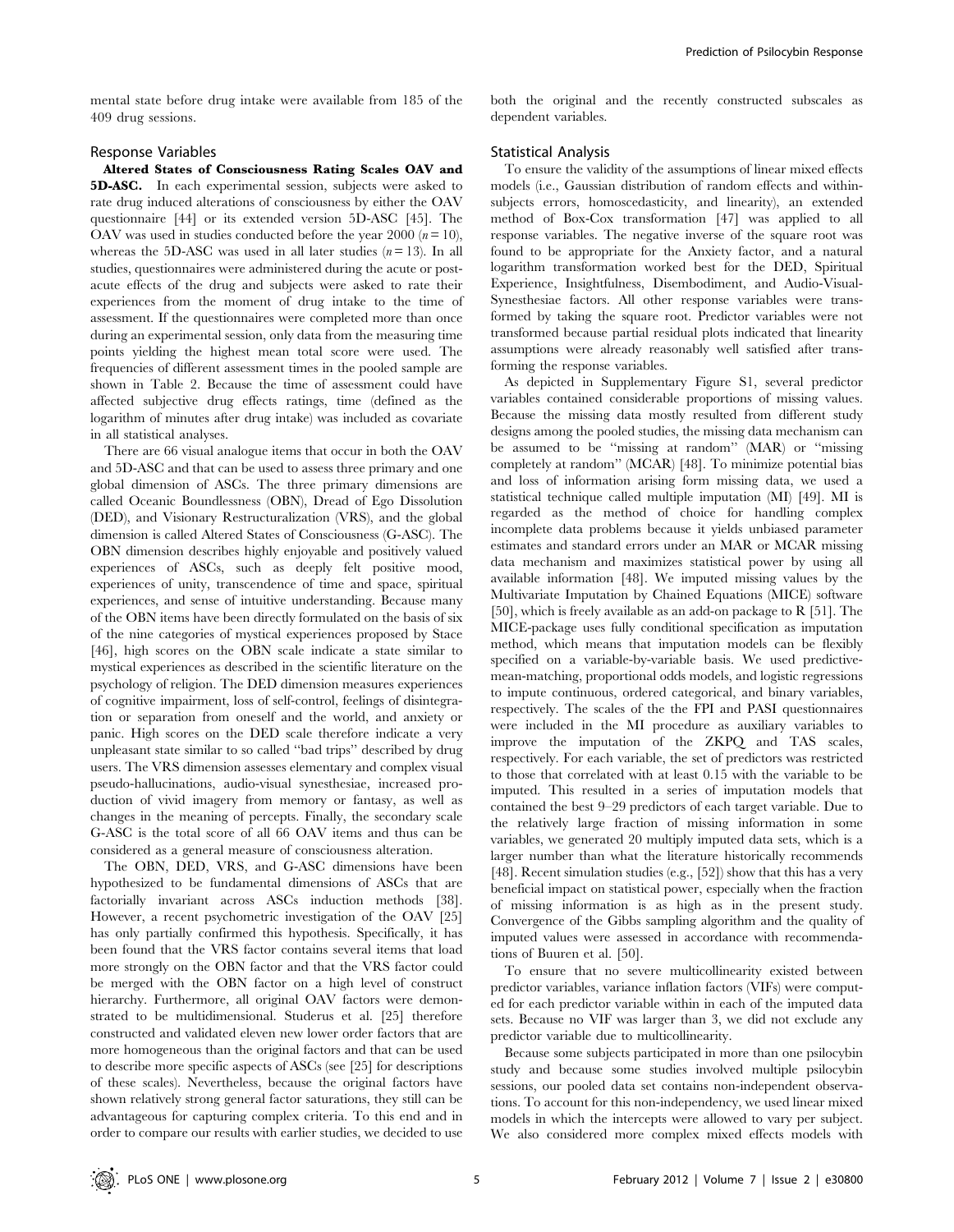varying slopes for the drug dose effects and varying intercepts by study. However, model comparisons by the Akaike's information criterion (AIC) in the full models suggested that the varying intercept per subject model was sufficient to account for the clustering in our data.

In order to directly compare regression coefficients of binary and continuous predictors, continuous predictor variables were rescaled within each imputed data set by dividing them by two times their standard deviations. Because binary variables – except when highly skewed – have a standard deviation of roughly 0.5, our rescaling procedure resulted in regression coefficients that reflected the change of the dependent variable for a two standard deviation change in both binary and continuous predictors (see also [53]). Outcome variables were z-transformed within each imputed data set such that regression coefficients were also comparable across models with different outcomes.

Regression models that contain too many unimportant predictor variables can result in loss of precision in the estimation of regression coefficients and the predictions of new responses [54]. On the other hand, selecting variables by data-dependent methods (e.g., stepwise approaches) may result in overly optimistic estimates of predictive ability and model fit and unstable sets of predictor variables, especially in small data sets [21]. To reduce these risks, we built our models by combining backward elimination with a two step bootstrap approach. A major advantage of this approach is that it also solves the problem of variable selection under multiple imputation (e.g., [55]).

In the first step, 200 bootstrap samples were taken from each of the 20 imputed data sets. The bootstrap samples were obtained by drawing from individual cases (i.e., psilocybin sessions) with replacement and were of equal sample size as the original sample. Within each bootstrap sample, parsimonious models were searched for by applying backward elimination. That is, starting from the full models, predictors were dropped in a stepwise fashion until no predictor was left with a Wald test  $p$ -value larger than 0.157. This significance level corresponds to selecting predictors with 1 *df* based on the AIC [21]. The random intercept for the subjects was always included in the models and only fixed effects were considered for elimination. Predictors were ranked according to their inclusion frequencies in the final models. Those predictors that were selected in at least  $50\%$  of the  $20 \times 200$  bootstrap samples were considered important and further analyzed in a second modeling step. Thus, the first step primarily served to reduce model space with a minimal risk of eliminating important predictors (see also [56]).

The second modeling step was very similar to the first step. Again, 200 bootstrap samples were taken within each imputed data set and backward elimination was applied with a stopping rule of  $p = 0.157$ . However, this time we began from full models that included only those predictors that were selected in the first step. The model that was selected most often across all bootstrap samples was considered the most stable model and further explored for relevant interactions. The two step bootstrap procedure was repeated for each of the 15 response variables.

In each of the resulting 15 final models, the multivariate associations between the repeatedly measured outcomes and the fixed effects in the models were estimated by the  $R^2$  statistic proposed by Edwards et al. [57]. To obtain reliable standard errors, confidence intervals, and associated  $p$ -values of the fixed effects parameters, Markov Chain Monte Carlo (MCMC) sampling was used. MCMC sampling is a modern alternative to the conventional significance test of fixed effects in mixed effects models based on  $t$  or  $F$  statistics, which is unreliable due to the lack of a clear definition of the degrees of freedom [58]. For each final model and each imputed data set, random draws from the posterior distributions of the parameters were taken and then mixed across data sets. The mixed draws approximate the posterior distribution of the pooled parameters and thus can be used for inference after multiple imputation [59]. A simulation study by Zhou et al. [60] has shown that this approach leads to better results than the conventional application of Rubins's rules [49], especially when the number of imputed data sets is large.

#### Results

The selection frequencies of the predictor variables and models as a result of the bootstrap selection procedures are provided in Supplementary Table S3. Drug dose was the only predictor variable that reached a selection frequency of 100% and it did so with all 15 response variables. The number of predictor variables that were selected in more than 50% of the bootstrap samples ranged from 5 for the dependent variable DED to 20 for the dependent variable Audio-Visual Synesthesiae. BMI and daily smoker were the only variables that never reached a selection frequency of 50%. In general, the number of predictor variables reaching the cutoff of 50% was considerably lower for the original OAV scales than for OAV subscales (6–7 vs. 16–24). The lower number of selected variables in the first step also led to more stable models in the second step. Whereas the most frequently selected model of the dependent variable OBN was selected in 32.1% of the cases, the most frequently selected model of the dependent variable Anxiety was selected only in 0.3% of the cases.

Because drug dose was clearly the most important predictor, first order interactions between drug dose and all other predictors were explored within the most frequently selected models. Only 12 of the  $15\times23$  tested interactions were significant at  $p<0.05$  and only one interaction, namely,  $PET \times Drug$  Dose predicting Anxiety, reached significance at  $p<0.01$ . The interaction indicated that Anxiety increased with increasing drug dose in the non-PET condition, but decreased with increasing drug dose in the PET condition. However, it should be noted that the variability of the drug dose variable within the PET condition was very small. Specifically, only 215 and 250 mg/kg doses of psilocybin were administered in experiments involving PET measurements. Thus, the significance of this interaction was considered rather questionable and not included in the final models.

The variances explained in the full and simplified final models of all 15 outcome variables are presented in Table 3. As can be seen from the table, the variable selection procedure only slightly reduced explained variances, suggesting that the most important predictors were retained in the models, and the excluded variables were mostly noise variables. The variance explained in the simplified models was highest for the OAV total scale ( $R^2 = 0.31$ ) and lowest for Disembodiment ( $R^2 = 0.163$ ). In general, the main scales tended to have higher explained variances than the subscales even though they were explained by a lower number of predictors.

The size and statistical significance of the regression coefficients of the most stable models, as estimated by the MCMC sampling method, are shown in Figure 1. Standard errors and highest posterior density 95% credibility intervals are additionally provided in Supplementary Table S3. Overall, drug dose had the strongest effect on psilocybin response. It was significantly associated with all outcome variables and had the highest effect size in all models, except in the models predicting Spiritual Experience, Anxiety, and Changed Meaning of Percepts. The time of assessment was positively associated with Spiritual Experience and Elementary Imagery and negatively associated with DED and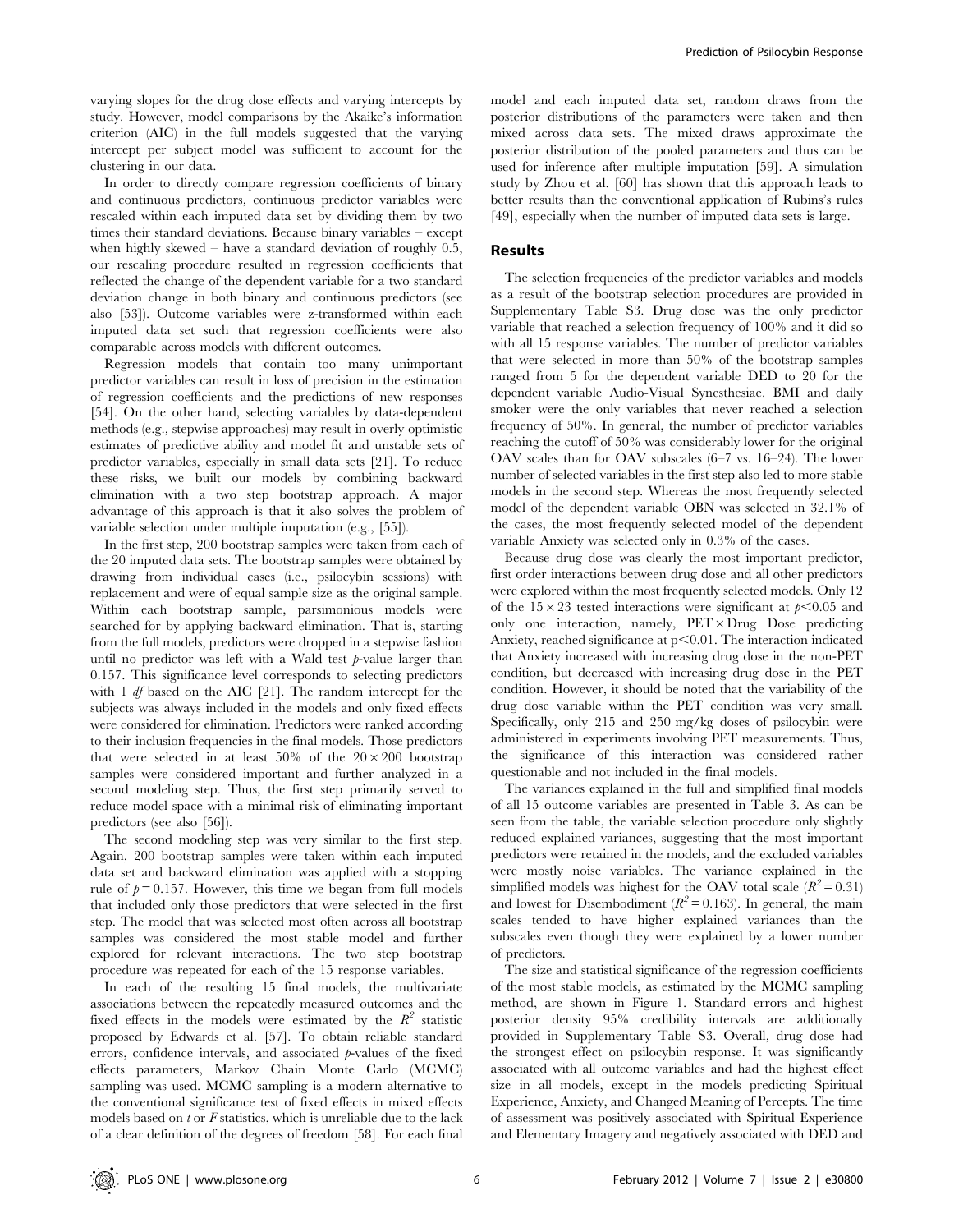**Table 3.** Variance explained (Edward's  $R^2$ ) in the full and simplified models.

| Outcome                        | Full   | Simplified |
|--------------------------------|--------|------------|
|                                | models | models     |
| Main scales                    |        |            |
| Altered state of consciousness | 0.337  | 0.310      |
| Oceanic boundlessness          | 0.293  | 0.266      |
| Dread of ego dissolution       | 0.232  | 0.182      |
| Visionary restructuralization  | 0.333  | 0.293      |
| <b>Subscales</b>               |        |            |
| Experience of unity            | 0.221  | 0.196      |
| Spiritual experience           | 0.249  | 0.220      |
| <b>Blissful state</b>          | 0.195  | 0.179      |
| Insightfulness                 | 0.225  | 0.184      |
| Disembodiment                  | 0.175  | 0.163      |
| Impaired control and cognition | 0.202  | 0.192      |
| Anxiety                        | 0.201  | 0.187      |
| Complex imagery                | 0.237  | 0.229      |
| Elementary imagery             | 0.205  | 0.194      |
| Audio visual synesthesiae      | 0.226  | 0.217      |
| Changed meaning of percepts    | 0.234  | 0.221      |

doi:10.1371/journal.pone.0030800.t003

Impaired Control and Cognition, indicating that disturbances in control and cognition were less often reported when asked about later in the session. In experimental sessions involving PET measurements, participants reported much higher levels of Anxiety. In fact, of all 24 analyzed predictor variables, PET was the strongest predictor of Anxiety, and its effect size was more than twice as high as the one of drug dose. Compared to younger subjects, older subjects reported less Impaired Control and Cognition and also showed a trend for more Blissful State  $(p= 0.059)$ . Years of education, gender, and BMI were not significantly associated with any response variable.

Drug use and pre-experiences with hallucinogenic drugs only moderately affected psilocybin responses. Although hallucinogennave subjects tended to report stronger effects in most outcome variables, statistical significance was only reached for Disembodiment, VRS, and Changed Meaning of Percepts. Psilocybin responses did not differ between subjects who never consumed THC and those who rarely consumed THC. However, subjects who sometimes smoked cannabis (more than once per month) reported significantly more Blissful State than subjects who rarely consumed cannabis (less than once per month) and also showed a trend for less Anxiety  $(p= 0.07)$ . There were also statistically significant positive associations between alcohol consumption and experience of Audio-Visual Synesthesiae and Complex Imagery.

The mental state immediately before drug intake had a relatively strong influence on several outcome variables. Specifically, Performance-Related Activity, which was measured by the adjectives go-getting, avid, active, and energetic, had a major influence on the overall consciousness alteration (G-ASC) and on several experiences covered by the OBN and VRS dimensions. Emotional Excitability was strongly positively associated with Spiritual Experience and Anxiety and moderately with all OAV main scales, as well as Insightfulness and Audio-Visual Synesthesiae. Anxiety-Depressiveness before drug intake did not lead to significantly more unpleasant experiences during the sessions.

The GSI scale of the SCL-90-R was negatively associated with OBN, Blissful State, and Complex Imagery, indicating that subjects who experienced more psychological problems previous to the experiments reported less pronounced effects with these scales. Except for Absorption, which strongly predicted several experiences measured by the OBN and VRS dimensions, most personality traits did not have a major influence on psilocybin responses. Of the personality traits constituting Zuckerman's alternative five-factor model, only Sociability was significantly associated with any outcome variable. Specifically, subjects who were more sociable (i.e., outgoing and extroverted) reported less Spiritual Experience and more Audio-Visual Synesthesiae.

The fractions of missing information (FMI) and the relative increases in variance due to missingness (RIV), which quantify the missing data's influence on the sampling variance of the parameter estimates, are shown in Supplementary Table S3. For all imputed variables, FMI values were lower than their missing data rates, which indicates that the variables in the imputation model were predictive of the missing values. Because some of the information loss was mitigated by borrowing information from correlated variables, increases in sampling errors of the regression coefficients were not completely commensurate with overall reductions in sample sizes. Not surprisingly, the RIV was largest for Absorption (0.94 on average), which was also the variable with the highest missing data rate. This indicates that the confidence interval of the regression coefficient for Absorption was on average about 0.94 times larger than it would have been if this scale had no missing values.

#### **Discussion**

The present study sought to predict acute responses to psilocybin when administered in a controlled scientific setting to healthy volunteers. The relative importance of 24 predictor variables from a wide range of domains were investigated.

Drug dose was clearly the most important predictor of psilocybin response. It was the only predictor that was always retained in automatic variable selection and its effect size was largest in 12 of the 15 final prediction models. Furthermore, its effect on general consciousness alteration, as measured by the OAV total scale, was more than twice as high as that of other predictors. The personality trait of Absorption was found to be the second most important predictor of psilocybin response. It was highly positively associated with the overall consciousness alteration and strongly predicted mystical-type experiences and visual effects induced by psilocybin. Further variables that were found to be important for predicting psilocybin response were Performance-Related Activity, Emotional Excitability, psychological distress as measured by the GSI, pre-experience with classical hallucinogens, frequencies of THC and alcohol consumption, Sociability, time of assessment, and setting (PET vs. no PET measurement). Being in an emotionally excitable and active state immediately before drug intake, having experienced few psychological problems in the past weeks, no previous experience with classical hallucinogens, and moderate THC and alcohol consumption increased the intensity of pleasurable effects and/or visual alterations, whereas settings involving PET measurements, Emotional Excitability, and low age contributed to the experience of unpleasant and/or anxious reactions.

The finding that Absorption was amongst the most important predictors of psilocybin-induced ASCs is consistent with a large number of studies showing that Absorption is associated with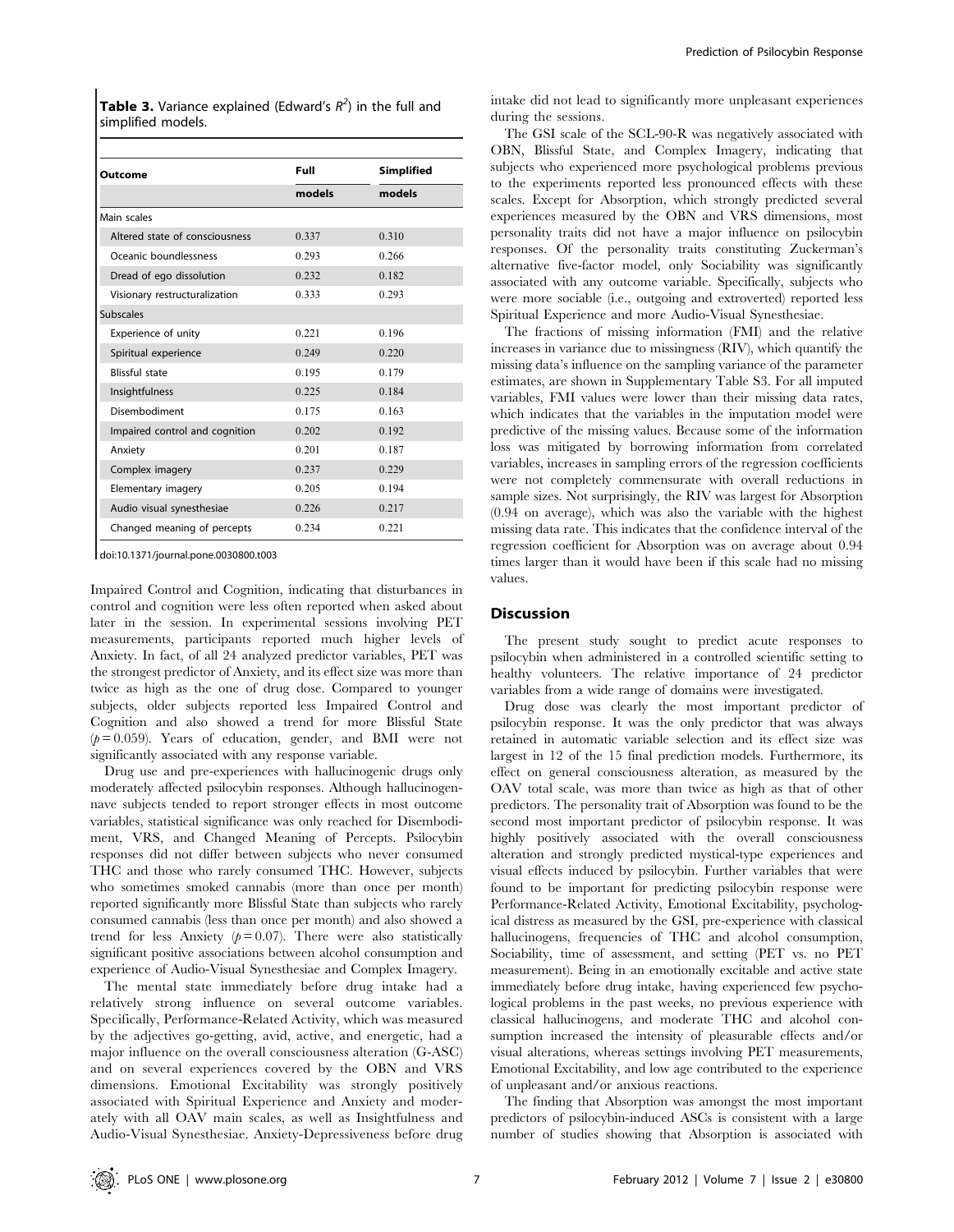

Figure 1. Regression coefficients of the final models pooled across 20 imputed data sets. The effects are adjusted for the influences of all other variables in the models. One, two, and three asterisks represent p-values  $< 0.05$ , 0.01, and 0.001, respectively. doi:10.1371/journal.pone.0030800.g001

differential responsivity to various ASC induction procedures, including hypnosis, meditation, marijuana intoxication, and electromyograph biofeedback [61,62]. Absorption has also been reported to be positively associated with the occurrence of synesthesiae after the ingestion of ayahuasca [16], a hallucinogen with similar modes of action as psilocybin. This is in agreement with our results, which showed that, of all 15 response variables, Absorption most strongly predicted Audio-Visual Synesthesiae. A recent study by Ott et al. [37] suggests that inter-individual differences in Absorption and responsiveness to hallucinogenic drugs could be both related to the binding potential of the  $5-HT_{2A}$ receptor, which is the main site of action of serotonergic hallucinogens, such as psilocybin [8]. Although Ott et al. [37] have demonstrated a significant association between T102C polymorphism affecting the binding potential of the  $5-HT_{2A}$ receptor and the TAS scale, they did not assess the association between TAS and responsivity to serotonergic hallucinogens. The present study is filling this gap, as it is, to our knowledge, the first study predicting the effects of a classical hallucinogen by Absorption in a large sample of subjects.

Apart from a strong influence of Absorption and a relatively minor influence of the ZKPQ factor Sociability, which is highly convergent with the Big-Five factor Extroversion [32], personality traits only marginally contributed to the prediction of psilocybin responses. This is rather surprising because personality traits have been postulated by many authors to be among the most important determinants of hallucinogen response (e.g., [11,12]). It is also worth noting that we did not detect any statistically significant relationship between Neuroticism-Anxiety and negative reactions to psilocybin. This finding contradicts several earlier, smaller scaled studies [13–15], which have found moderate to strong correlations between Neuroticism and anxious reactions to classical hallucinogens and which have led to our policy of excluding subjects with very high Neuroticism scores (i.e., more than two SD above the mean) at screening. Although the exclusion of highly neurotic subjects could have distorted our sample and thus reduced the predictive ability of Neuroticism, it should be noted that the chosen cutoff affects only the highest 2.3% of the normal distribution and that there was still substantial variability of Neuroticism in our sample. Nevertheless, as has been shown in Table 1, both mean and variance of Neuroticism in our sample where somewhat reduced compared to normative data. Hence, we cannot rule out the possibility that Neuroticism increases the risk of adverse reactions in the highest tail of the distribution. A positive relationship between Neuroticism and the effects of classical hallucinogens would also be biologically plausible because a recent PET study has demonstrated a positive correlation between Neuroticism and frontolimbic  $5-HT_{2A}$  receptor binding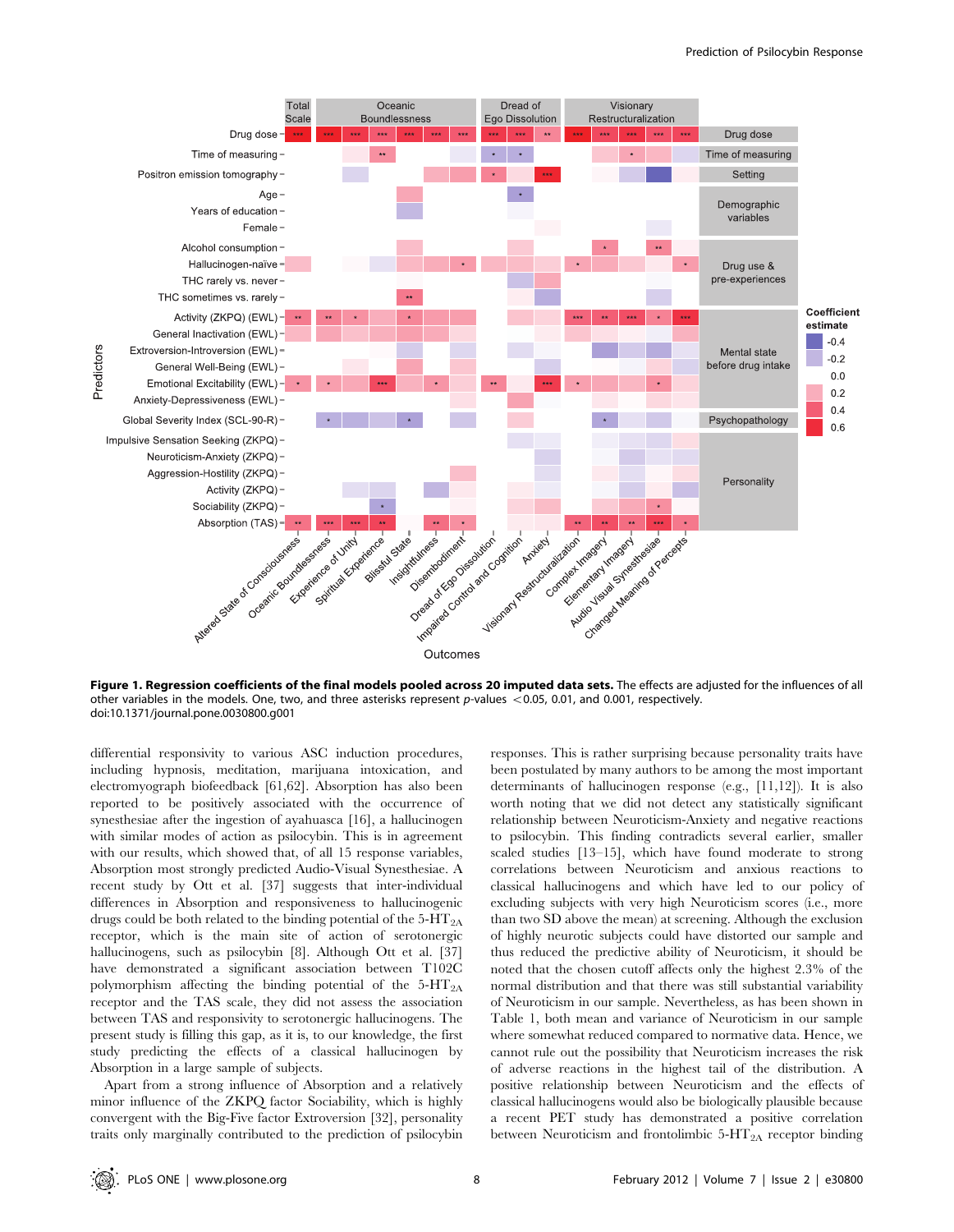[63]. Thus, excluding highly neurotic subjects at screening might still be a sensible approach for increasing the safety of controlled experiments involving hallucinogen administration.

In contrast to personality factors, current mood state and psychological distress in the past four weeks before drug intake were generally more important for predicting psilocybin response in this study. This is in agreement with the existing literature. For instance, Metzner et al. [17] have found that the best predictor for mood during the psilocybin session was mood before the session, and Dittrich [14] reported that Emotional Lability, a factor that was predominantly measured by state variables, most strongly increased the likelihood of experiencing DED after DMT administration. Interestingly, we have found that Emotional Excitability shortly before drug intake predicted anxious reactions to psilocybin much better than Anxiety-Depressiveness. However, this could also be due to statistical reasons. Whereas Emotional Excitability was measured by 11 items, Anxiety-Depressiveness was measured by only 4 items that additionally also had relatively high item difficulties. Consequently, the variability – and possibly also the reliability – of Anxiety-Depressiveness was substantially lower than that of Emotional Excitability. It should also be noted that these two factors were relatively highly correlated in our sample  $(r=0.5)$ , which frequently might have led to the inclusion of only one of these two variables in automatic model selection. The finding that Performance-Related Activity was amongst the most important predictors of experiences described by the OBN and VRS dimensions has, to our knowledge, not been described in the literature before. One possible explanation is that the items assessing Performance-Related Activity (i.e., go-getting, avid, active, and energetic) not only captured variance associated with fitness and energy, but also variance with positive mood and general optimism. Correlations with EWL subscales (not reported) are in support of this hypothesis because they reveal that Performance-Related Activity is most strongly associated with the EWL subscale Heightened Mood  $(r=0.47)$ .

The finding that the PET environment was strongly associated with anxious reactions could be partially explained by the perceived atmosphere at the PET center. Whereas non-PET experiments were mostly conducted in laboratory rooms that were furnished in an aesthetically pleasing way, the environment at the PET center was much more clinical and ''antiseptic'' (i.e., lots of technical equipment, white walls, personnel in white lab coats). Our results are therefore in support of current safety guidelines [26], which recommend avoiding "cold" and overly clinical environments in human hallucinogen research in order to reduce the risk of anxious reactions. Although we have found increased Anxiety in PET experiments, that does not mean that psilocybin experiments involving PET measurements are unsafe. The percentage of strong anxious reactions in the PET experiments was still relatively low, and all of them could be successfully managed by providing interpersonal support. Furthermore, there are other factors that might have contributed to the increased Anxiety in the PET environment. For instance, in contrast to non-PET experiments, subjects could have their eyes closed while lying in the scanner and they were less distracted by performing tasks. Thus, they could concentrate more on the experience, which in turn might have increased the confrontation with inner fears.

Our results indicate that, in contrast to MDMA [64], the effects of psilocybin were not moderated by gender. This is consistent not only with earlier studies investigating the subjective effects of classical hallucinogens in humans [3,19], but also with neuroimaging studies, which have found no gender differences in  $5-\text{HT}_{2\text{A}}$  receptor binding in cortical regions [63,65]. The only demographic variable that was statistically significantly associated

with any psilocybin response in this study was age. Specifically, older subjects reported less Impaired Control and Cognition and tended to experience more Blissful State compared to younger subjects. These associations are similar to those observed by Hyde [19] and Metzner et al. [17] and could be explained by an increased experience with managing occurrent negative emotions in older people [66]. It is also consistent with the fact that  $5-HT_{2A}$ receptors densities decrease with increasing age (e.g., [65]).

The finding that hallucinogen-naïve subjects reported slightly more VRS, Disembodiment, and Changed Meaning of Percepts is consistent with the study of Metzner et al. [17], which found that previous experience with classical hallucinogens was negatively associated with the number of somatic symptoms and visual alterations induced by psilocybin. However, our results disagree with those of Dittrich [14], who found that familiarity with druginduced ASCs was not predictive of any acute effects of DMT, as measured by the OAV questionnaire. One possible explanation of this discrepancy might be that the predictor variable ''familiarity with drug-induced ASCs'' in the study of Dittrich not only included pre-experience with classical hallucinogens, but also other psychotropic substances.

Although subjects were asked to rate their experiences in retrospect and mostly during or after the peak effects of the drug, Impaired Control and Cognition induced by psilocybin was rated as less intense and Spiritual Experience and Elementary Imagery were rated as more intense when questionnaires were completed later in the sessions compared to earlier in the sessions. These findings are in agreement with a study of Linton et al. [67], which found that subjects tended to forget ego-alien and threatening aspects of an LSD experience more often than those dealing with affects or changes in the perceived meaning of events. Although it is tempting to explain these associations by the well-known phenomenon of ''motivated forgetting'' [68], they could also have resulted from differential time courses of psilocybin effects (e.g., see [2]).

#### Limitations

The present study has several limitations. First of all, the design of our study does not allow causal interpretations of predictor effects. Although we analyzed data from experimental studies, the only variable that was systematically manipulated was drug dose and only within, not between, studies. Hence, with the exception of drug dose, associations between predictors and outcomes are purely observational.

Although several statistically significant relationships between non-pharmacological predictors and outcome variables were detected, there were still relatively large proportions of unexplained variances in the outcome variables. For instance, more than 80% of the variance of the outcome variable Anxiety was left unexplained, suggesting that there is considerable unpredictability in anxious reactions to psilocybin – even under highly standardized conditions.

Generalizations of our results are hindered by the composition of our sample and the circumstances in which psilocybin was administered. For instance, our subjects were relatively young, highly educated, and high-functioning. They had more preexperiences with classical hallucinogens and cannabis than their corresponding age group in the general population and also showed low Neuroticism-Anxiety scores (i.e., almost one SD below the mean of a normative sample). The distortions in our sample most likely resulted from our recruitment method, which is prone to self-selection bias (see also [2]). The specific composition of our sample and the fact that psilocybin was administered in a carefully monitored research environment might have reduced the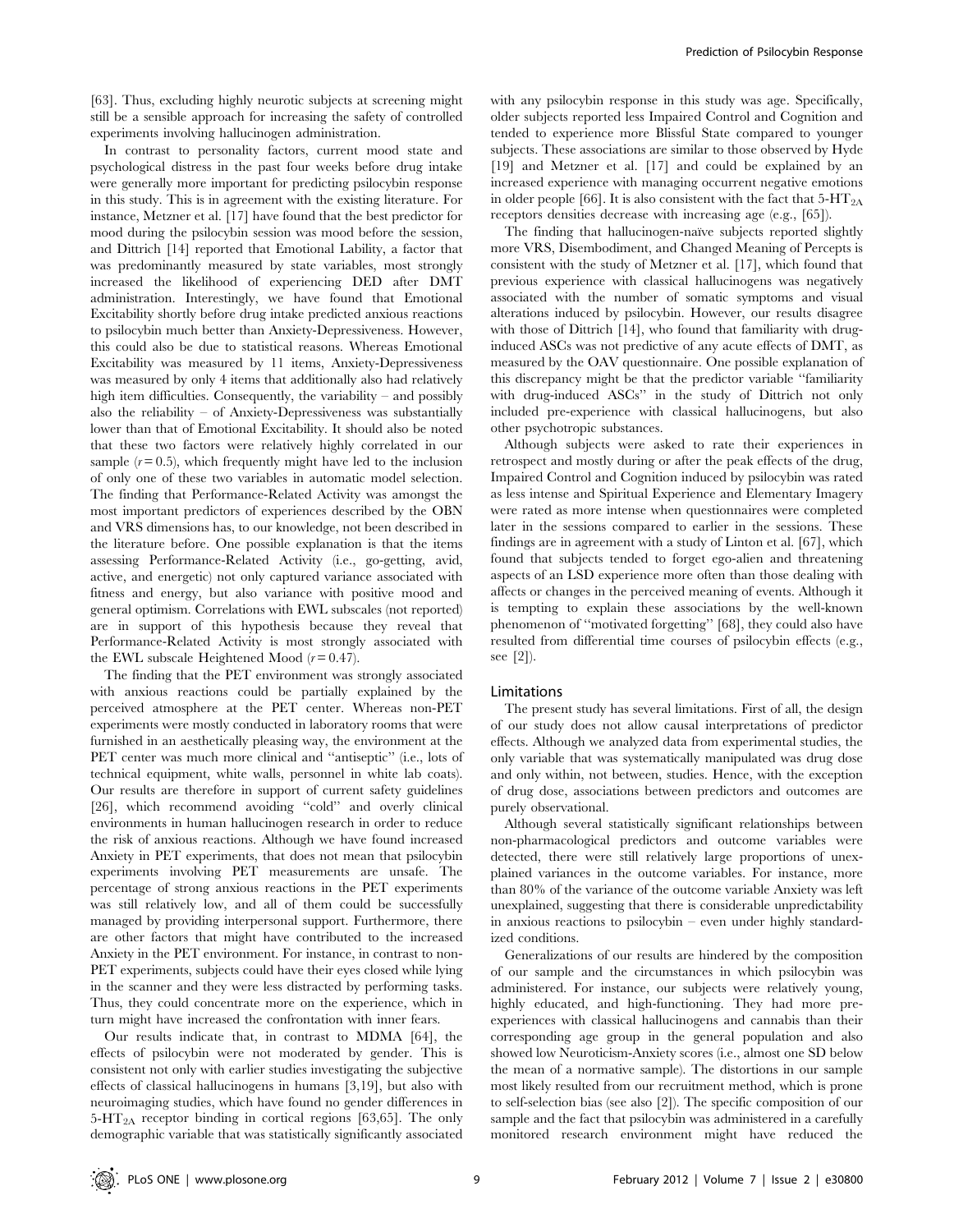occurrence of unpleasant reactions (i.e., so called bad or horror trips). This in turn might have lowered our ability to detect risk factors for unpleasant reactions.

The individual studies that were pooled for the present analysis were not specifically designed to investigate predictors of psilocybin response. Consequently, the predictor variables analyzed herein are not necessarily those that – according to the literature – would be most promising to investigate. Although the studied predictors cover the most important domains, some of them are clearly underrepresented. For instance, the influence of the setting was only covered by the PET vs. no PET variable. Furthermore, expectancies of the subjects, which are well known to influence the effects of most psychoactive drugs, including alcohol and nicotine [69], could not be studied because no such variables were obtained.

Because the majority of the pooled studies used double-blind placebo-controlled designs, one might argue that we could have controlled for expectancy effects by including the response to placebo as a covariate into the analyses. Unfortunately, the effects of psilocybin were so strong that most subjects could easily differentiate them from placebo. Moreover, because the items of the OAV questionnaire are visual analogue, anchored no, not more than usual on the left and yes, much more than usual on the right, most subjects placed marks at the left end of the scale for all items once they were convinced that they had received placebo. Consequently, mean and variances of the OAV scales were essentially zero under placebo, which severely limited the usefulness of these scales as covariates. While some investigators have used an active placebo to increase the success of the double blind in experiments involving hallucinogens (e.g., [70]), an even better approach for separating pharmacological effects from the cognitive expectations of receiving the drug and its effect might be the so called balancedplacebo design (BPD) [71]. The BPD is a  $2 \times 2$  factorial design that crosses the administered substance (drug vs. placebo) with an instructional set manipulation (subjects are told they receive the active drug vs. subjects are told they receive placebo). To our knowledge, the BPD has not yet been used in experiments with classical hallucinogens, but a recent study has demonstrated its feasibility with marijuana [72]. It is therefore conceivable, that the BPD could also foster our understanding of expectancy effects in responses to classical hallucinogens.

Another limitation of the present investigation is that responses to psilocybin, as measured by the OAV, could be confounded by individual differences in the interpretation of the item anchors at the right end of the visual analogue scale. Specifically, the anchor yes, much more than usual could have had different meanings depending on whether the subject has experienced profound ASCs before. Future studies should therefore validate our results by also using behavioral measures and/or external raters for assessing psilocybin response.

In the present study, we have only predicted single aspects of ASCs. Another approach, taken by Barr et al. [12], is to predict patterns of psilocybin responses. This could be accomplished by cluster analyzing individual responses using Pearson correlations as a proximity measure. The response clusters could than be predicted by multinomial regression models. Because psilocybin, especially with higher doses, sometimes can elicit responses that are not only quantitatively but also qualitatively different [1], it is possible that a categorical approach would be better suited to detect determinants of profound ASCs, such as mystical-type experiences or so called ''horror trips''. The main reason why we did not follow such an approach in this investigation is that these experiences only occurred in a small proportion of our subjects (cf. [2]). Hence, even with our large sample, the event-per-variable

ratio and statistical power were considered too low for such an analysis.

A few further statistical issues are worth noting. Although we used a two-step bootstrap procedure to protect against the dangers of data-driven model selection, the stability of some prediction models were relatively low. For instance, the most frequently selected model of the outcome variable Anxiety was selected in only 0.3% of the cases, and there were many competing models that were only slightly less frequently selected. Thus, there was considerable uncertainty in some of the final models, which could have introduced bias in the estimation of regression coefficients and confidence intervals [21]. The natural remedy for this problem would have been to base inference on a set of competing models using model averaging and the selection frequencies as model weights [56]. However, because our analysis was already complicated by the fact that we had used mixed effects models in combination with multiple imputation, we did not want to introduce additional complexity into the analysis and therefore abstained from performing frequentist model averaging.

The relatively large proportion of imputed values in some predictor variables (up to 70%) might cause distrust in our results. However, it should be noted that the applied MI procedure completely protects against false inference, as long as the missing data mechanism is correctly modeled and the MAR or MCAR assumptions are met [48]. Even a predictor with 90% missing values could still be estimated with MI, albeit with relatively large uncertainty [21]. There are several reasons why we believe that the high missing data rate is not a major problem in the present investigation. First, the MAR assumption is highly plausible because missing data almost exclusively resulted from different study designs among the pooled studies. Second, the number of imputed data sets was relatively high, which is recommended with large proportions of missingness [48]. Third, even for the predictor with the highest missing data rate (i.e., Absorption), the loss of statistical power induced by missingness was moderate and did not inhibit the detection of statistically significant associations.

#### Conclusions

Although drug dose was clearly the most important determinant of psilocybin response, the results of this study confirm that a substantial proportion of the intra- and interindividual differences in acute responses to psilocybin is related to differences in set and setting. The results suggest that important predictors of psilocybin response can be found in a wide range of different domains, including personality, current mood, psychopathology, drug preexperience, demography, and environment.

#### Supporting Information

Figure S1 Left: Barplot of the proportions of missing values in each questionnaire. Right: All existing combinations of of missing (red) and nonmissing (blue) values in the observations. (PDF)

Table S1 English translation of the Passive-Spontaneous Imagination Questionnaire. (PDF)

Table S2 Overlapping items of the EWL-K and EWL-60-S questionnaires. (PDF)

Table S3 Selection frequencies of variables at Step 1 and models at Step 2 as a result of the bootstrap model selection process (top)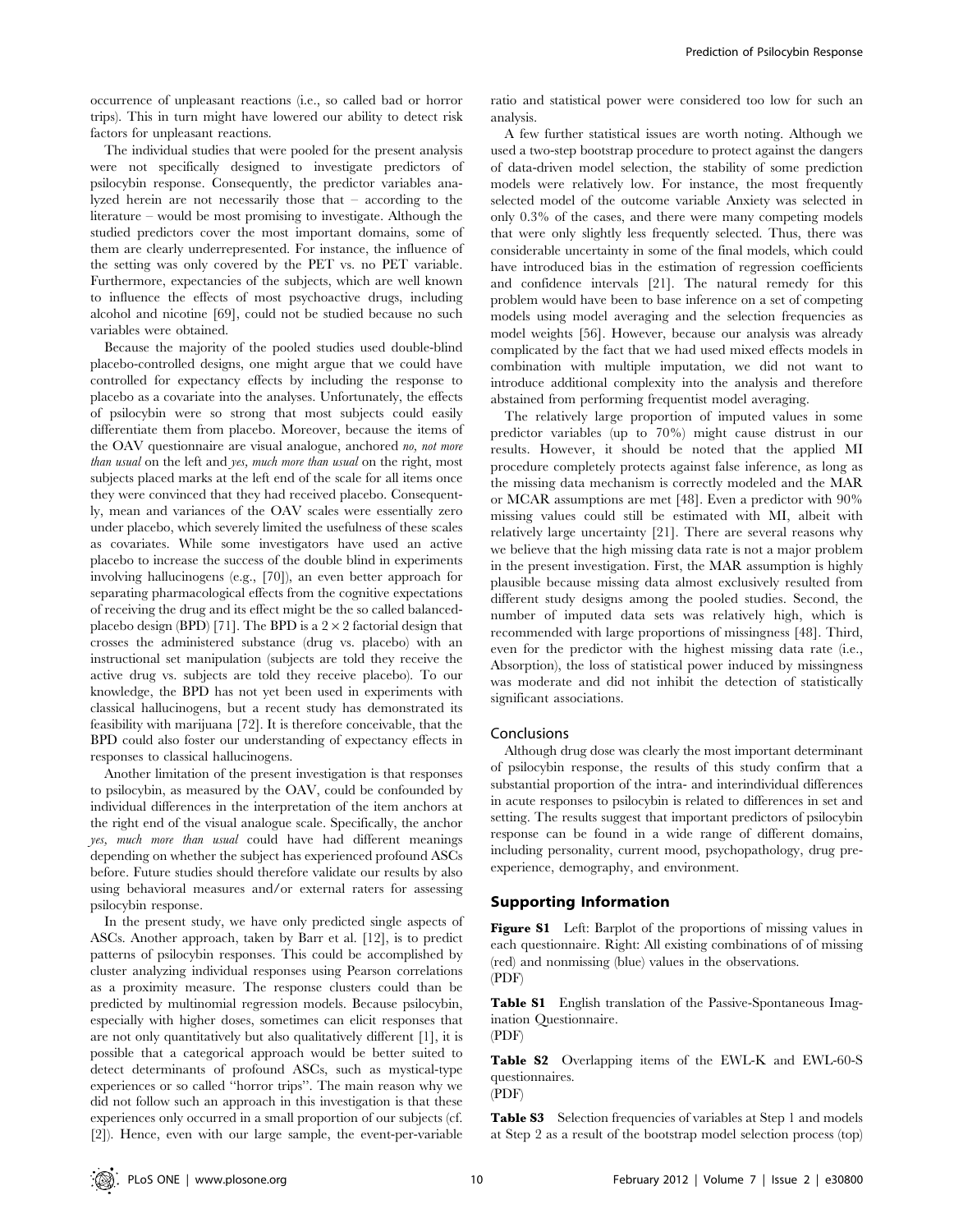and pooled parameter estimates of the most frequently selected models (bottom). (PDF)

# Acknowledgments

The authors would like to thank Dr George Greer for critical comments on the manuscript.

#### References

- 1. Nichols DE (2004) Hallucinogens. Pharmacology & Therapeutics 101: 131–181.
- 2. Studerus E, Kometer M, Hasler F, Vollenweider FX (2011) Acute, subacute and long-term subjective effects of psilocybin in healthy humans: A pooled analysis of experimental studies. Journal of Psychopharmacology 25: 1434–1452.
- 3. Leary T, Litwin GH, Metzner R (1963) Reactions to psilocybin administered in a supportive environment. The Journal of Nervous and Mental Disease 137: 561–573.
- 4. Janke W, ed. Response variability to psychotropic drugs. New YorkNY: Pergamon.
- 5. Eisner B (1997) Set, setting, and matrix. Journal of Psychoactive Drugs 29: 213–216.
- 6. Grinspoon L, Bakalar JB (1979) Psychedelic drugs reconsidered. New YorkNY: Basic Books.
- 7. Langlitz N (2010) The persistence of the subjective in neuropsychopharmacology: observations of contemporary hallucinogen research. History of Human Sciences 23: 37–57.
- 8. Vollenweider FX, Kometer M (2010) The neurobiology of psychedelic drugs: Implications for the treatment of mood disorders. Nature Review Neuroscience 11: 642–651.
- 9. Kornetsky C, Humphries O (1957) Relationships between effects of a number of centrally acting drugs and personality. AMA Archives of Neurology and Psychiatry 77: 325–327.
- 10. Rinkel MA, DiMascio A, Robey A, Atwell C (1961) Personality patterns and reaction to psilocybine. In: Bradley P, ed. Neuro-Psychopharmacology Vol. 2. Amsterdam, The Netherlands: Elsevier. pp 56–85.
- 11. Fischer R, Marks PA, Hill RM, Rockey MA (1968) Personality structure as the main determinant of drug induced (model) psychoses. Nature 218: 296–298.
- 12. Barr HL, Langs RJ (1972) LSD: Personality and Experience. New YorkNY: Wiley- Interscience
- 13. Hemsley DR, Ward ES (1985) Individual differences in reaction to the abuse of LSD. Personality and Individual Differences 6: 515–517.
- 14. Dittrich A (1994) Psychological aspects of altered states of consciousness of the LSD type: Measurements of their basic dimensions and prediction of individual differences. In: Pletscher A, Ladewig D, eds. 50 Years of LSD. Current Status and Perspectives of Hallucinogens. New YorkNY: Parthenon. pp 101–118.
- 15. Lienert GA, Netter P (1996) LSD response in Eysenckian trait types identified by polypredictive CFA. Personality and Individual Differences 21: 845–850.
- 16. Bresnick T, Levin R (2006) Phenomenal qualities of ayahuasca ingestion and its relation to fringe consciousness and personality. Journal of Consciousness Studies 13: 5–24.
- 17. Metzner R, Litwin GH, Weil GM (1965) The relation of expectation and mood to psilocybin reactions: A questionnaire study. Psychedelic Review 5: 3–39.
- 18. Dunsmore MW, Kaplan HB (1997) Peer support, perceptions of adverse effects, and the hallucinogenic drug experience. Applied Behavioral Science Review 5: 219–230.
- 19. Hyde RW (1960) Psychological and social determinants of drug action. In: Sarwer-Foner GJ, ed. The dynamics of psychiatric drug therapy. SpringfieldIL: Thomas. pp 297–315.
- 20. Dittrich A, Lamparter D (1994) Differentielle Psychologie aussergewhnlicher Bewusstseinszustnde (ABZ) - Ergebnisse experimenteller Untersuchungen mit sensorischer Deprivation, N,N-Dimethyltryptamin und Stickoxydul [Differential Psychology of altered states of consciousness (ASC) - Results of experimental studies with sensory deprivation, N,N-dimethyltryptamine, and nitrous oxide]. In: Hofmann A, Leuner H, eds. Welten des Bewusstseins. Bd. 3: Experimentelle Psychologie, Neurobiologie und Chemie [Worlds of Consciousness. Vol. 3 - Experimental Psychology, Neurobiology, and Chemistry]. Berlin, Germany: VWB. pp 45–58.
- 21. Steyerberg EW (2009) Clinical Prediction Models. New YorkNY: Springer;doi: 10.1007/978-0-387-77244-8.
- 22. Gonzlez-Maeso J, Weisstaub NV, Zhou M, Chan P, Ivic L, et al. (2007) Hallucinogens recruit specific cortical 5-HT2A receptor-mediated signaling pathways to affect behavior. Neuron 53: 439–452.
- 23. Geyer MA, Vollenweider FX (2008) Serotonin research: Contributions to understanding psychoses. Trends in Pharmacological Sciences 29: 445–453.
- 24. Gonzlez-Maeso J, Sealfon S (2009) Psychedelics and schizophrenia. Trends in Neurosciences 32: 225–232.
- 25. Studerus E, Gamma A, Vollenweider FX (2010) Psychometric evaluation of the altered states of consciousness rating scale (OAV). PLoS ONE 5.
- 26. Johnson MW, Richards WA, Griffiths RR (2008) Human hallucinogen research: Guidelines for safety. Journal of Psychopharmacology 22: 603–620.

# Author Contributions

Conceived and designed the experiments: FXV MK AG. Performed the experiments: FXV MK AG. Analyzed the data: ES AG. Contributed reagents/materials/analysis tools: ES. Wrote the paper: ES. Revised the article: MK AG FXV.

- 27. Vollenweider FX, Geyer MA (2001) A systems model of altered consciousness: Integrating natural and drug-induced psychoses. Brain Research Bulletin 56: 495–507.
- 28. Hasler F, Grimberg U, Benz MA, Huber T, Vollenweider FX (2004) Acute psychological and physiological effects of psilocybin in healthy humans: A double-blind, placebocontrolled dose-effect study. Psychopharmacology (Berlin) 172: 145–156.
- 29. Fahrenberg J, Hampel R, Selg H (1978) Das Freiburger Persnlichkeitsinventar FPI [The Freiburg Personality Inventory – FPI]. Gttingen, Germany: Hogrefe, 3 edition.
- 30. Zuckerman M (2002) Zuckerman-Kuhlman personality questionnaire (ZKPQ): An alternative five-factorial model. In: De Raad B, Perugini M, eds. Big Five Assessment. Seattle, WA: Hogrefe & Huber. pp 377–396.
- 31. Costa PT, McCrae RR (2008) The revised NEO personality inventory (NEO-PI-R). In: Boyle G, Matthews G, Saklofske D, eds. The SAGE Handbook of Personality Theory and Assessment. Thousand OaksCA: SAGE, volume 2. pp 179–198.
- 32. Schmitz P (2004) On the alternative five-factor model: Structure and correlates. In: Stelmack RM, ed. On the Psychobiology of Personality: Essays in Honor of Marvin Zuckerman. Sand Diego, CA: Elsevier. pp 65–87.
- 33. Angleitner A, Riemann R, Spinath FM (2004) Investigating the ZKPQ-III-R: Psychometric properties, relations to the five-factor model, and genetic and environmental inuences in its scales and facets. In: Stelmack RM, ed. On the Psychobiology of Personality: Essays in Honor of Marvin Zuckerman. Sand Diego, CA: Elsevier. pp 89–105.
- 34. Tellegen A, Atkinson G (1974) Openness to absorbing and self-altering experiences (''absorption''), a trait related to hypnotic susceptibility. Journal of Abnormal Psychology 83: 268–277.
- 35. Roche S, McConkey K (1990) Absorption: Nature, assessment, and correlates. Journal of Personality and Social Psychology 59: 91–101.
- 36. Ritz T, Dahme B (1995) Die Absorption-Skala: Konzeptuelle Aspekte, psychometrische Kennwerte und Dimensionalitt einer deutschsprachigen Adaptation [The Absorption Scale: Conceptual aspects, psychometric properties, and dimensionality of a German adaptation]. Diagnostica 41: 53–61.
- 37. Ott U, Reuter M, Hennig J, Vaitl D (2005) Evidence for a common biological basis of the Absorption trait, hallucinogen effects, and positive symptoms: Epistasis between 5-HT2a and COMT polymorphisms. American Journal of Medical Genetics Part B (Neuropsychiatric Genetics) 137B: 29–32.
- 38. Dittrich A (1998) The standardized psychometric assessment of altered states of consciousness (ASCs) in humans. Pharmacopsychiatry 31: 80–84.
- 39. Derogatis LR (1994) SCL-90-R: Symptom Checklist-90-R. Administration, scoring and procedures manual, volume 3rd Edition. MinneapolisMN: National Computer Systems, 3 edition.
- 40. Franke GH (1995) SCL-90-R. Die Symptom-Checkliste von Derogatis Deutsche Version. [SCL-90-R. The Symptom-Checklist of Derogatis - German version]. Gttingen, Germany: Beltz.
- 41. Schmitz N, Hartkamp N, Kiuse J, Franke GH, Reister G, et al. (2000) The Symptom Check-List-90-R (SCL-90-R): A German validation study. Quality of Life Research 9: 185–193.
- 42. Janke W, Debus G (1978) Die Eigenschaftswrterliste EWL. Eine mehrdimensionale Methode zur Beschreibung von Aspekten des Befindens [The adjective word list EWL. A multidimensional method for describing aspects of the actual state], volume 1. Gttingen, Germany: Hogrefe.
- 43. Janke W, Debus G (1986) EWL 60 S. In: Internationale Skalen fr Psychiatrie [International scales for psychiatry]. Weinheim, Germany: Beltz. 3 edition. pp 43–44.
- 44. Bodmer I, Dittrich A, Lamparter D (1994) Aussergewhnliche Bewusstseinszustnde – Ihre gemeinsame Struktur und Messung [Altered states of consciousness - Their common structure and assessment]. In: Hofmann A, Leuner H, eds. Welten des Bewusstseins. Bd. 3: Experimentelle Psychologie, Neurobiologie und Chemie [Worlds of Consciousness. Vol. 3 - Experimental Psychology, Neurobiology, and Chemistry]. Berlin, Germany: VWB. pp 45–58.
- 45. Dittrich A, Lamparter D, Maurer M (2006) 5D-ABZ: Fragebogen zur Erfassung Aussergewhnlicher Bewusstseinszustnde. Eine kurze Einfhrung [5D-ASC: Questionnaire for the assessment of altered states of consciousness. A short introduction], volume 3rd ed. Zurich, Switzerland: PSIN PLUS, 2nd ed. edition.
- 46. Stace WT (1961) Mysticism and philosophy. London: Macmillan.
- 47. Gurka MJ, Edwards LJ, Muller KE, Kupper LL (2006) Extending the Box–Cox transformation to the linear mixed model. Journal of the Royal Statistical Society: Series A (Statistics in Society) 169: 273–288.